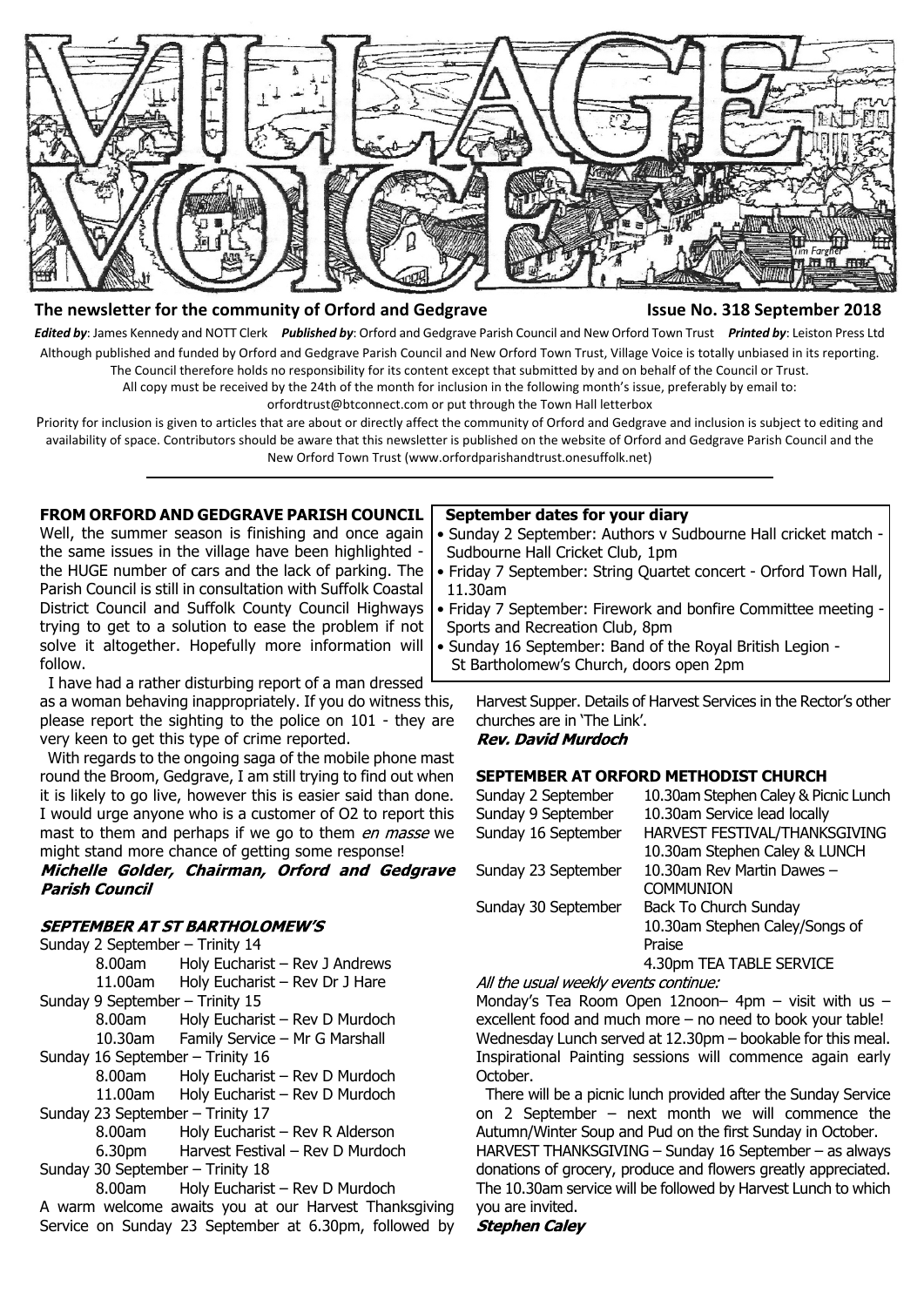## **30th ANNUAL QUAY SERVICE – 5th August**

Another fine evening with sunshine, warm breeze and a crowd of Quay Service supporters. Thanks to Revs David Murdoch, Martin Dawes leading and Father Tony Rogers (Aldeburgh Roman Catholic Church) as guest preacher. Thanks too, to Ruth Jermy bringing us news from the Jubilee Sailing Trust and to the Suffolk Phoenix Brass for their music, the New Orford Town Trust and Quay Warden for help given, and Nathan and Nicola for sorting out the chairs. The collection for the Jubilee Sailing Trust amounted to £540 – which the JST have acknowledged with their most grateful thanks to all who supported. NEXT YEAR'S SERVICE, SUNDAY 4 AUGUST 2019 – supporting the RNLI (Aldeburgh Boat).

## **Stephen Caley**

## **POPPY FESTIVAL**

Alongside the amazing support received from Poppy Knitters, the Methodist Church will hold a Poppy Festival to mark 100 years of the end of the First World War. The Festival will be held on Saturday, Sunday and Monday, 27–29 October. There are lots of developing ideas and further contributions/ideas toward the Festival are most welcome. Proceeds together with the continuing sale of knitted poppies will go to The Royal British Legion and Help for Heroes.

#### **Stephen Caley**

### **ORFORD SPORTS AND RECREATION CLUB**

As we move from August into September and the evenings start to draw in, why not pay a visit to the club on one of our club nights. Club nights are currently on Friday and Sunday nights, 8.30pm onwards for darts, pool, table tennis, snooker, wi-fi, music and chat.

Coming up in September

- Thursday 13 September, Bike Meet Night from 6.00pm onwards, bike not compulsory, burger and chips are available.
- Friday 28 September, Bingo night, 8:00 pm onwards.
- Saturday, 29 September, live music from Flaming Cheek, 8:00 pm onwards (free entry for members)

Many thanks for your ongoing support. Mark Smy, OSRC Secretary, tel 450358

# **ORFORD WEA**

The WEA has been providing high-quality educational opportunities to communities since 1903. Today their vision is "A better world – equal, democratic and just; through adult education the WEA challenges and inspires individuals, communities and societies".

 Our Orford branch is part of the WEA Eastern Region. The full range of courses can be viewed on the WEA website. In Orford, the autumn series of lectures will start on Monday 17 September at 2.30pm and will be given by Fiona Fitzgerald: Architectural Appreciation – A Century of Mainly British Building. The course will run for 7 weeks, ending on 5 November with no lecture on Monday 22 October.

 Fiona will be telling us how to look at buildings, to read plans and photographs to understand what they are and why. She will look at buildings over the last 100 years and particularly focus on housing, civic buildings and the workplace. Finally, she will use Orford to illustrate her approach. Learn to read plans, elevations and photographs of buildings from pre-World War 2, 1940 to 1980 and the present day, studying humdrum or even 'hideous' structures in order to re-evaluate them in a wider context.

 The lectures will be held in Orford Town Hall and the fee for all 7 lectures is £52. Payment will be taken at the second lecture, so why not come along to the first talk to see what it is all about! To see if you may be entitled to help with course fees visit the WEA website.

 To enrol, please either come along to the first lecture or contact **Sue Snowden** on 01394 450430.

# **GARDENING CLUB: COMING NEXT!**

HALF PRICE MEMBERSHIP (£7.50) for the rest of 2018! Please contact me or come along to our next meeting to join us.

Friday 7 September - Foraging for lunch at the Froize with Vivia Bamford and David Grimwood – a few places left for the talk and lunch but the foraging walk is full. Members only. The Flower Show Saturday 25 August

As I write this, The Flower Show will not yet have taken place but we already have promises of support for being on the stall and for bunches of flowers, fruit, veg and other gardening pieces from many members and non-members so  $$ thank you all in advance! It's always great to meet each other in an informal way and exchange idea and solutions and the Show provides this opportunity for us all.

#### **Tasters for the Autumn**

- Tuesday 18 September Launch of our new 'Pop-up Open Garden' at Iken in the afternoon! Members sharing their gardens with other members... More info later to members only.
- Thursday 4 October Drought Resistant Planting with Ben Potterton of Blacksmiths Nursery. A must considering this summer… Everyone welcome! Guests £4
- Wednesday 10 October Afternoon car-sharing trip to Orchard Barn Ringshill for members only… This is a social enterprise specialising in traditional building projects, large and small. We will have a tour of their site, look at their composting, planting and sustainable vegetable beds plus tea and cake of course!
- Thursday 1 November Colour Theory for Gardeners with Neil Ludmon and the Eric Mason Shield Competition.
- Thursday 6 December AGM and Social Evening Supper. Always great fun!

 Thank you all for reading our articles and we hope to welcome you in the future to an event or as a new member! **Polly Sharkey, Chair,** 01394 450959, creativefutures98@btinternet.com

# **REFRESHMENTS AT ORFORD FLOWER SHOW**

The refreshment team at the Flower show would like to thank everybody who donated cakes and everyone who supported us and enjoyed the refreshments on Saturday. We made a total of £650 which will be put towards getting the flood lights on the tennis and multi-play courts working again. **Anne Macro** 

# **TOMBOLA AT FLOWER SHOW 2018**

Although this event won't yet have happened at the time of writing, Mike and I would like to thank everyone for their donations for the prizes on the Tombola which are already coming in despite it only being mid-August, and we hope they will continue to do so. Thank you also to the continuously growing queue of you who buy the tickets and win the wonderful prizes even if all you get is a tin of sardines! Also for entering into the spirit of the stall when you don't get the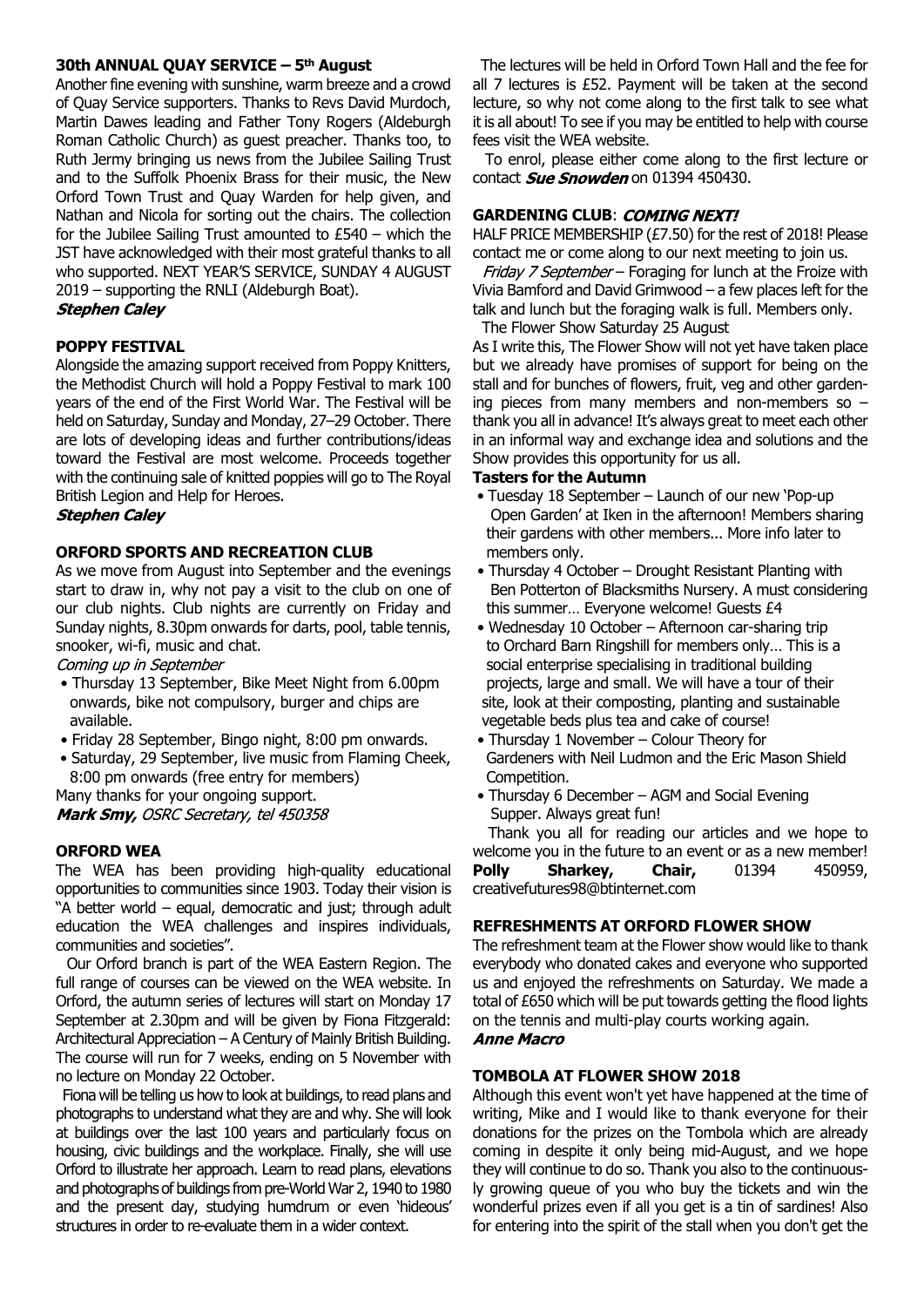prize you were hoping for! The funds raised from this stall go a long way towards paying for the Flower Show to continue in the future.

**Mike and Polly Sharkey** 

## **ORFORD FIREWORKS AND BONFIRE**

There will be a committee meeting to discuss the annual fireworks and bonfire in Orford. The meeting will be held at the Sports and Recreation Club at 8pm on Friday 7 September, and everyone is welcome to attend. **Nicky Ehlert** 

## **ORFORD AND SUDBOURNE W.I. DAY TRIP TO NORWICH**

A day out for Christmas Shopping. Thursday 15 November 2018. Pickups in Sudbourne, Orford and Snape to arrive outside John Lewis about 10.30am and depart from there at 4pm. Cost: £14.00 per person.

To book a seat contact **Louise Schofield** 01394 450108, louiseschofield0104@gmail.com

### **ROYAL NATIONAL LIFEBOAT INSTITUTION**

We had a very successful collection on 4 August at the Town Hall, Pump Street Bakery, Orford Stores and the Quay and raised £454.18 for the Aldeburgh Lifeboat. This is more than last year when we received £418. Thank you to all the helpers who collected for me and all the generous shoppers and visitors who contributed. We now move to the RNLI stall at the Flower Show and hope to get our usual support to increase our annual total.

Diana Grayburn

# **CALLING BOOKWORMS**

Are you an avid reader? Made the most of the heatwave to indulge your habit? Scan the book reviews for new titles, or follow the recommendations of newspapers? Read your way through the Man Booker shortlist each year? (No, neither do I, but I do try one or two). I know people in book groups elsewhere who love their book group, so I wonder, is there scope for a book group in our area (Sudbourne/ Orford)? We would need about 6 people, who would take it in turns to choose a book, read the same book and meet up in each other's houses, say once a month, to discuss the book (and possibly other things) with coffee and cake (or possibly even a glass of wine). Sound good to you? If so, please ring me. I can host the first meeting in Sudbourne to discuss how we would want to run the Book Group.

#### Kay Briggs (01394 459874)

# **CARPET BOWLS**

A new season commences in September with the Orford Club meeting on Tuesday 4th in the Town Hall and the Sudbourne Club on Wednesday  $5<sup>th</sup>$  in the Village Hall, both at 7.00pm. Both clubs will be very happy to welcome new players of any age. For further information, the contacts are:

Orford David Emeny, tel 01394 450687 Sudbourne Terry Bugg, tel 01394 450543 (gwenandterry@btinternet.com)

**David Emeny and Terry Bugg** 

# **SUDBOURNE HALL CRICKET CLUB**

Our topsy-turvy season continues with a few wins and a few losses – two of each to be precise since the last update. This secures us in sixth position in the league currently with two games in hand, so we're looking good for the business end of the season. There are only three more league games to go at the time of writing, and only one away, so we'll end up with the final two games at home which has proved slightly more advantageous this season!

 We have a charity match v Celebrity Authors XI on Sunday 2 September, with a 1pm start following our penultimate league game v Yoxford on Saturday 1 September. So, there is double cricket that weekend for those who wish to come and support. The celebrity Authors XI should be a great event with monies raised going to the Alde & Ore Estuary Trust (AOET). We expect the EADT to be there too reporting on the game with a photographer following their recent article on 15 August. Please see www.eadt.co.uk for further information. Final report for the season next time, so wish us luck for the remaining games!

**Scott Hunt - Club Captain** 

# **CRICKET FANS**

The Authors v Sudbourne Hall Cricket Club will be playing cricket in aid of the Alde and Ore Estuary Trust on Sunday 2 September.

 Some of our best-known authors including Sebastian Faulks, William Fiennes, Anthony McGowan, Richard Beard, Ben Falk, Matt Thacker, David Owen, Tom Holland, Jonathan Wilson, Jon Hotten and Andrew Lycett, captained by Charlie Campbell will be taking on Sudbourne. All welcome. Afternoon tea, proceeds for Alde and Ore Estuary Trust. Anyone who would like to donate a cake or sandwiches would be very welcome.

Contact Clare Greenwell, 450440

# **ORFORD SUMMER TENNIS TOURNAMENTS**

We were lucky with the weather for both of the tennis tournaments this year and also had the pleasure of playing on the newly resurfaced court. The Ladies Doubles took place on Tuesday 14 August and much to my surprise, after only a few weeks of playing again after having my shoulder replacement, I won with my excellent partner, Jeanette Pearce. The following afternoon six mixed couples competed and even though they had not met or played together before, the winners were Jeanette Pearce and Martin Fletcher. This is always an enjoyable event to organise eased along with a little Pimms. Both cups were presented at the Flower Show. Diana Grayburn

#### **ORFORD ORGAN PROJECT**

Readers of Village Voice will recall that in March 2017 the University of Southampton made a gift of the 1977 Peter Collins organ formerly housed at the Turner Sims Concert Hall – now redundant following a change of use at the Hall – to Orford Church. Last December the case, console and display pipes were installed in the church to allow the organ to be seen in its preferred location.

 Following the decision of the Diocesan Advisory Committee not to recommend the granting of a Faculty for the installation, the PCC petitioned the diocesan law officer (Deputy Chancellor His Honour Judge Leonard) for this advice to be set aside. In doing so, the PCC had received widespread and fulsome support not just from the Orford community, but also from music organisations, and from public institutions such as the Church Buildings Council (the Church of England's own conservation